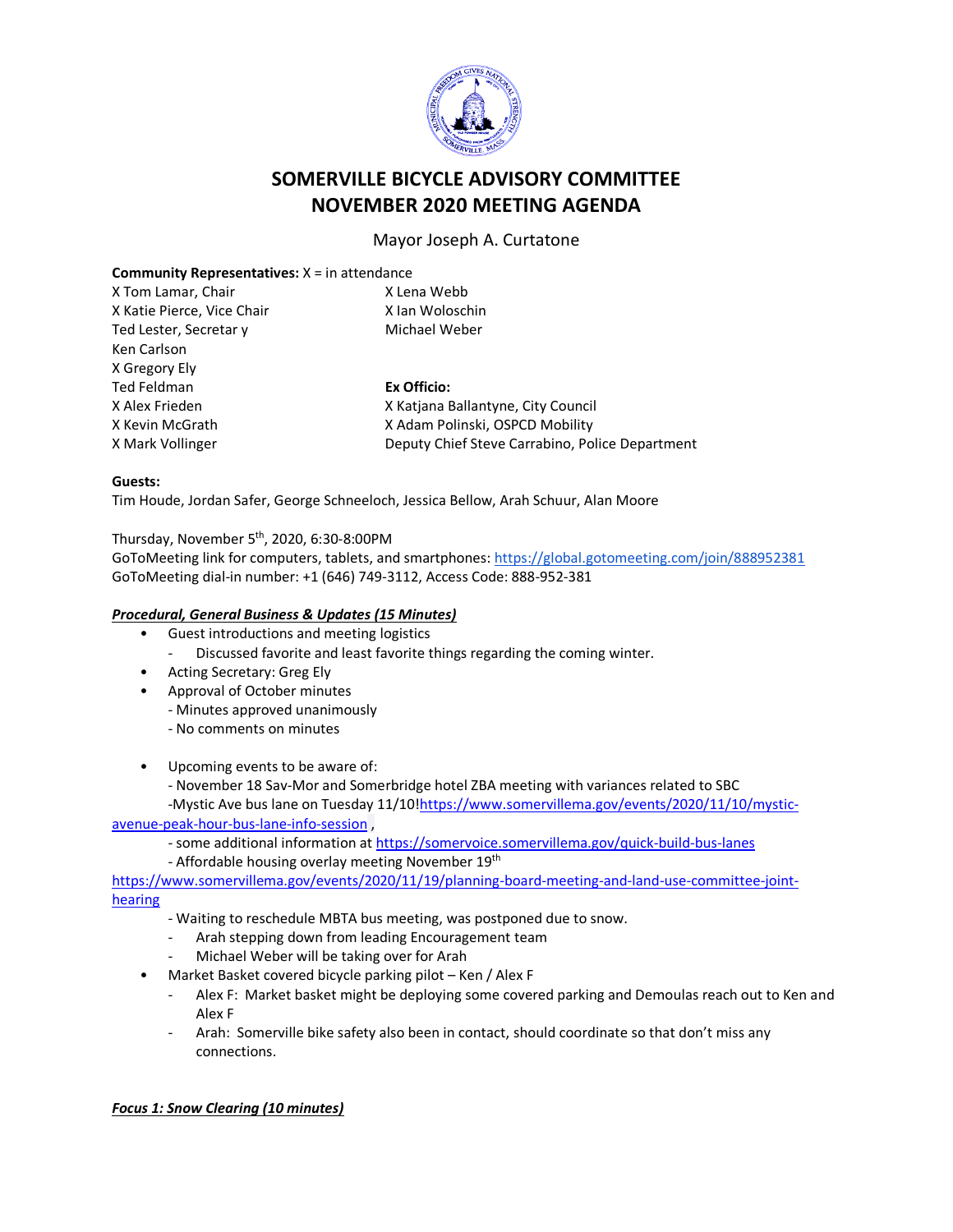- Any new facilities to be considered or worked into plan?
	- Katie: Which facilitates that are brand new and will need clearing?
	- Ian: How do we sett expectation for snow clearing of bike facilities and communicate that to riders?
	- Ted F: Sharing list from previous years. Are there any changes to the snow plowing based on new facilitates?
	- Greg: Suggest western Washington part.
	- Alex F: Suggests Grand union Blvd. in assembly.
	- Mark: Who is control of the path along grand union Blvd. and responsible for snow removal?
		- We should reach out to the city regarding who controls it.
		- snow clearing of this stretch should reduce the stress on snow clearing on union Blvd.
	- Adam: We might want to add shore drive to this list
	- Routes to update/add to the snow clearing list**: Shore Drive, Western Washington, Grand Union Blvd. Separated bike facilitates on Broadway**
		- We should add the sections to be more specific about snow removal which exact sections.
	- Ian: Comments that DPW has been good communicating which routes are cleared versus aren't cleared
	- Katie: individual interested in meeting regarding discussion of snow removal
	- Ian: we should be understanding of constraints on snow removal due to COVID and be understanding of routes not being cleared.
	- Greg: We should maintain high quality routes for potential increased bike usage this winter with people avoiding the T/Bus who normally would be on transit.
	- Ian: Might see cycling shift with COVID and need to adapt to the conditions and demands we see.
	- Katie: requests that Ted F update the snow list.
		- **Action Item: Ted F will update this list and letter**
- Other thoughts on snow clearing policy
	- Adam: Had a conversation with DPW already. DPW is hiring an external contractor to help with plowing biking infrastructure. Should be more people out, need to temper expectations of new unfamiliar crew and provide feedback to them.
		- **Action Item: What is the best way to provide feedback to DPW regarding snow plowing problem areas/concerns?**

## *Focus 2: Community Path (10 minutes) – Alan M*

- Grand Junction and Community Path proposed connection
	- Alan: we are Jumping to Alan's slide first. Looking at various options for the community path to grand junction connection related to development along McGrath on the Sav-Mor parcel. There are several options for the path from community path to cross McGrath. Two solutions:
		- straight path ramp going down a retaining route with fewer bends.
		- Or a zigzag one going in front of the building would be entirely at grade. See slides.
		- Wants committee to be aware of what is going on and be supportive of the ramp, hoping for endorsements of the plans. Would like them to be a condition of permit/development to ensure that this happens.
	- Katie: Are the two paths the proposed options?
	- Alan: yes, ramp plan might need to be modified to jog slightly to decrease grade slightly to meet required grades. There are some thoughts of changing exits.
	- Ian: What are the options to cross McGrath? Concerned about tight turns meeting McGrath and tight turns and pedestrian conflicts.
	- Alan: agrees, first priority should be maintaining access and easement on the properties. Later we can deal with minor issues and conflicts.
	- Tom: What are the next steps for working with the developers and be sure this plan happens?
	- Adam: Mobility will support but we should reach out to planning/zoning
	- Greg: Have you reached out to City councilor regarding this?
	- Alan: JT Scott is aware of the project.
	- Ted F: Where are they in the planning/development process?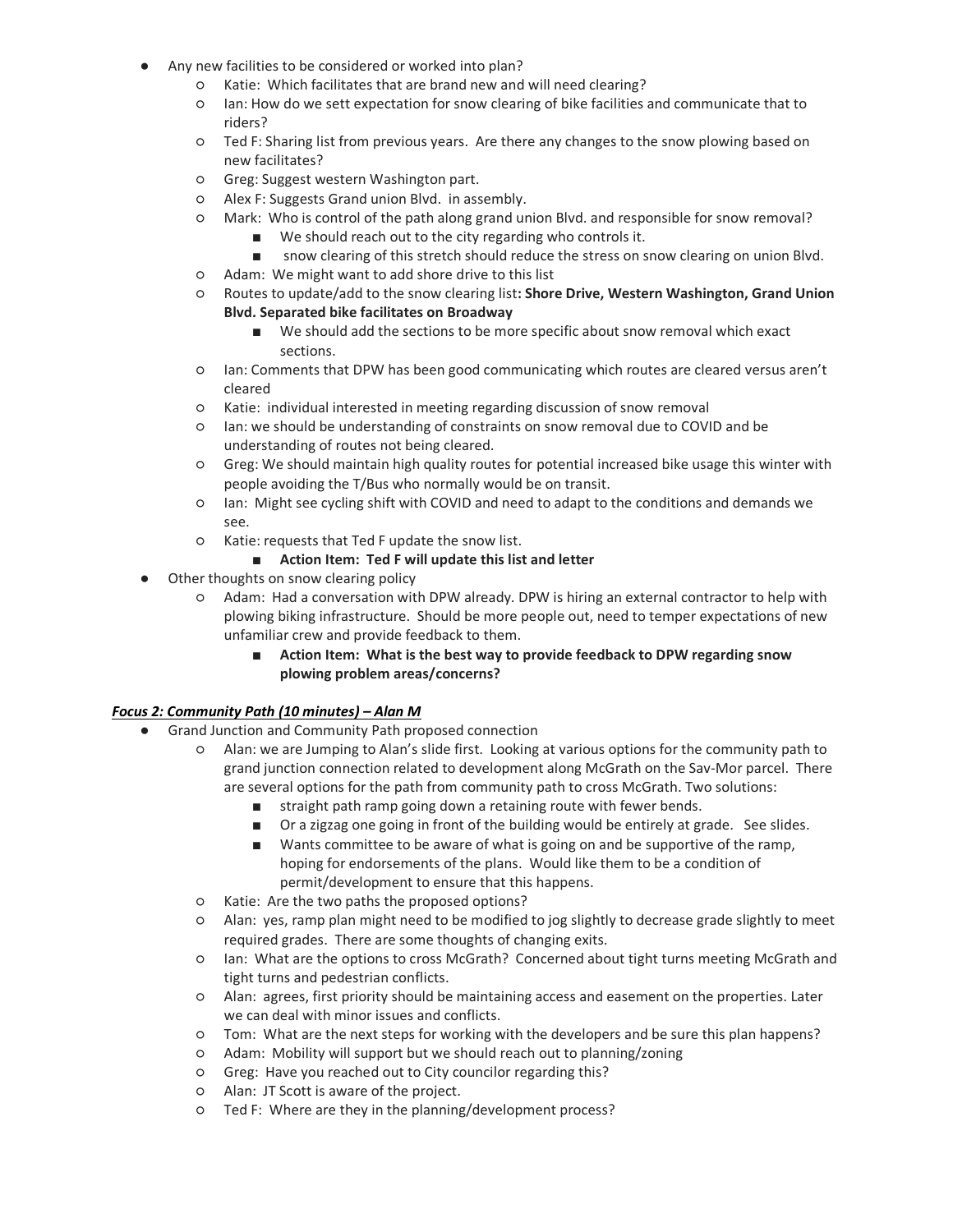- Alan: Somerbridge hotel is approved two years ago, asked for 1-year extension of approval. Might need to get pushed back and need reapproval. Sav-Mor site ZBA hearing to occur on Nov 18<sup>th</sup> for variances. Friends of community path has drafted letter for Sav-Mor variance to include a condition to allow for community path connection through the edge of the property.
- Katie: next steps, Friends of the Community path will write a letter and share with SBC, Katie asking to vote to support letter. Asks if SBC can support this letter without seeing the full draft.
- Tom: we can make a conditional vote to support
- Katie: calls the vote, vote passes unanimously to support Alan's letter

## *Focus 3: Eval and Engineering Review (20 minutes) – Ted F*

- Gilman Square
	- Ted F: Going over Gilman square plan. Questions about how the connection to CPX. Would like to see plans
	- Ted F: concerned about mixing at grade with peds.
	- Adam: Mostly getting horizontal alignment, will figure out vertical alignments.
- Holland/College
	- Ted F: Going over the holland/College letter, concerned regarding curb extensions and bike safety preventing bike infrastructure in the future. Bump outs will make future PBLs be significantly more expensive. Would like to see a safe all ages infrastructure from Davis to Teele and Davis to College. Would also emphasize strong connections of community path through Davis square and making the connections less stressful and safer. See letter.
	- Lena: In favor of traffic island over speed cushions, concerned about effectiveness of
	- Katjana: has concerns with speed cushions, Katjana would like to read through it. Concerned about intersection of Cameron and Holland and potential unsafe issues.
	- Tom: Concerned about curb extensions for bike lanes in the future and safety in the future.
	- Adam: At a minimum curb to curb width will be 30 feet, would still allow for bike lanes and would not preclude quick build project. That would require removing the bus lane on section.
	- Greg: Is there a guide for which roads should have protected bike facilities based on volume and speed?
	- Adam: No, we should have protected bike facilities whenever bike possible and on all arterial roads. This is why we should have a bike plan.
	- Katjana: What would the optimal plan for this corridor for bikes pedestrians, and bus users? Suggests that the city should go bigger. What would our optimal project look like?
	- Adam: Project is a not full depth reconstruction and limited in scope.
	- Mark: Recommended a raised table to Cameron and Holland and wants to know how much that would add
	- Adam: school and evergreen cost roughly \$150,000.
	- Kat: lots of concerns regarding Cameron. Concerned that this won't address the safety on this corridor.
	- Ted: Jon Ramos put together a plan, there was a concern about parking removal and parking counts were too high for implementing the plan
- **Shore Drive** 
	- City's plan was good. See the letter.
	- Makes sense with wellington Bridge plan.

# *City Update – Adam (40 Minutes)*

- Remaining projects before winter: Washington St, Wellington Bridge, Shore Dr, Mystic Ave ○ Adam summarizes the project status.
	- Western Washington street work will start Nov 16.
	- Mystic Ave Meeting Nov 10<sup>th</sup> for peak hour bus lane. We are Awaiting MassDOT review of proposed striping plan. Once that goes through will start striping. Hoping to start in 2 to 3 weeks.
		- Tom: Concerned about peak offer travel lane, seems silly if rush-hour car demand is low would make sense for 24 hours.